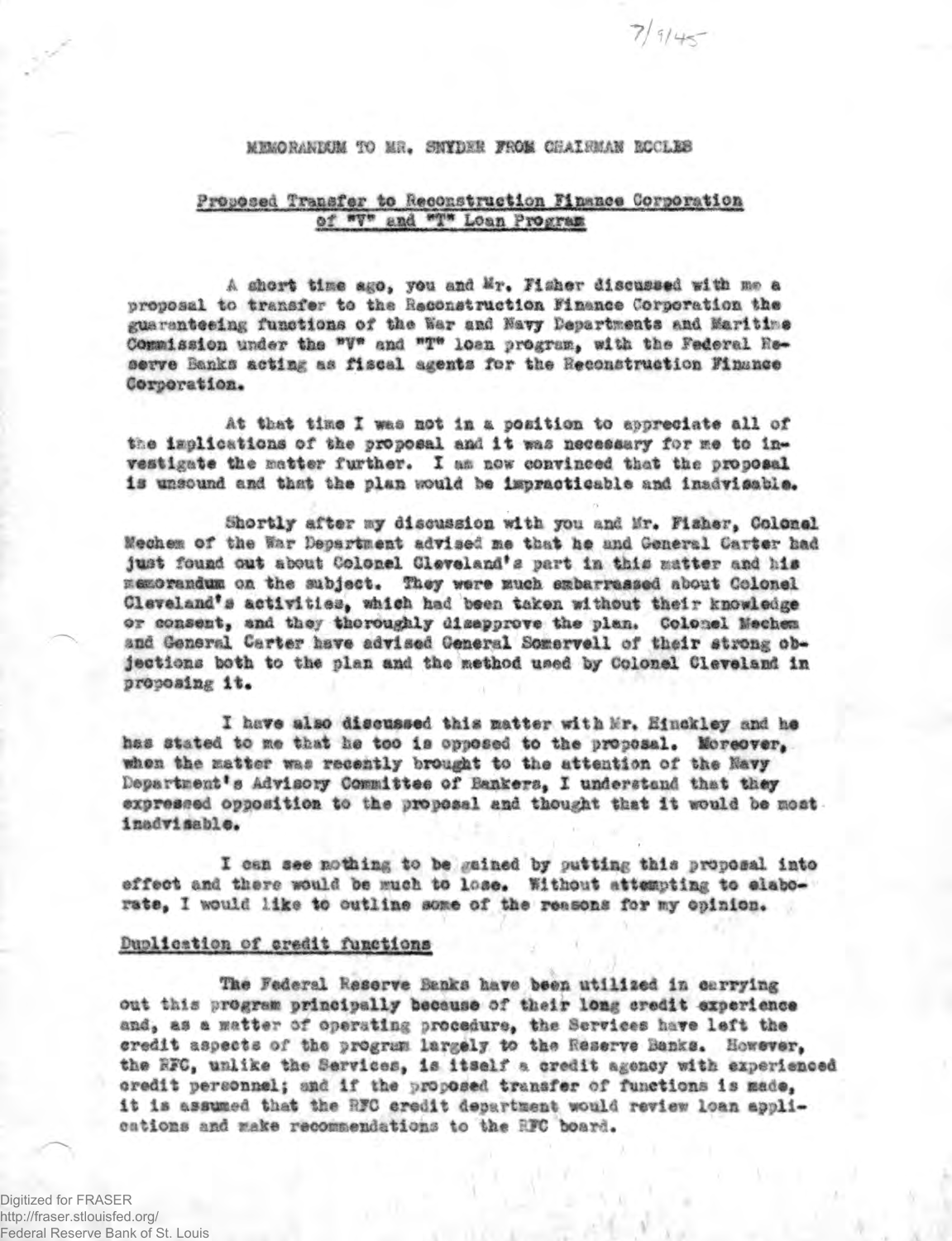Consideration of the credit aspects of guaranteed loans by hoth the Federal Reserve Banks and the RFC would result in wasteful duplication of effort and expense.

In this connection, I understand that Colonel Cleveland's proposal contemplates that the Federal Reserve Banks would act as agents for the RFC, not only under the "V" and "T" loan program. but also in connection with the Corporation's own program of deferred participations. In fact, he has stated that the plan would be of no value unless the two programs are combined. There is no relationship between these two programs and I see no purpose at all to be served by attempting to consolidate them in this fashion.

The proposal simply means that the facilities of the Federal Reserve System would be turned over to the RFC. The RFC would have full discretion and would make and control all policies. The function of the Federal Reserve Hanks would be merely to carry out these policies. This would be true not only as long as the V-loan and T-loan programs may last but also permanently with respect to the deferred participation plan of the RFC. This in my judgment would be wholly impractical. If any change were to be made, it would seem more logical for the RFC to be substituted for the Federal Reserve Banks and the Board rather than for the Services, thus relieving the Federal Reserve Banks and the Board of any responsibility in the matter.

In the V-loan and T-loan programs the Board of Governors has had the important function of coordinating the operations of the Services with the Federal Reserve Banks. It has prescribed regulations governing the operations of the Reserve Banks and has established guarantee fees and maximum rates of interest. Under the proposal, however, the Board would hereafter have virtually no functions to perform in this connection. The Federal Reserve Hanks would act under RFC directives rather than under policies of the Board.

### Retarding effect upon the program

The adoption of the proposal could not help but complicate and retard the program of guaranteed financing of war production, with possible adverse effects upon production of war materials and upon the speedy financing of contractors whose war contracts are cancelled.

The necessity for continued close cooperation with the procurement branches of the Services would not be eliminated by the proposal. It is obvious that only the Services are in a position to be fully familiar with the needs of war production and of the war contract termination program, and, if the proposal is adopted, it would be

Digitized for FRASER http://fraser.stlouisfed.org/ Federal Reserve Bank of St. Louis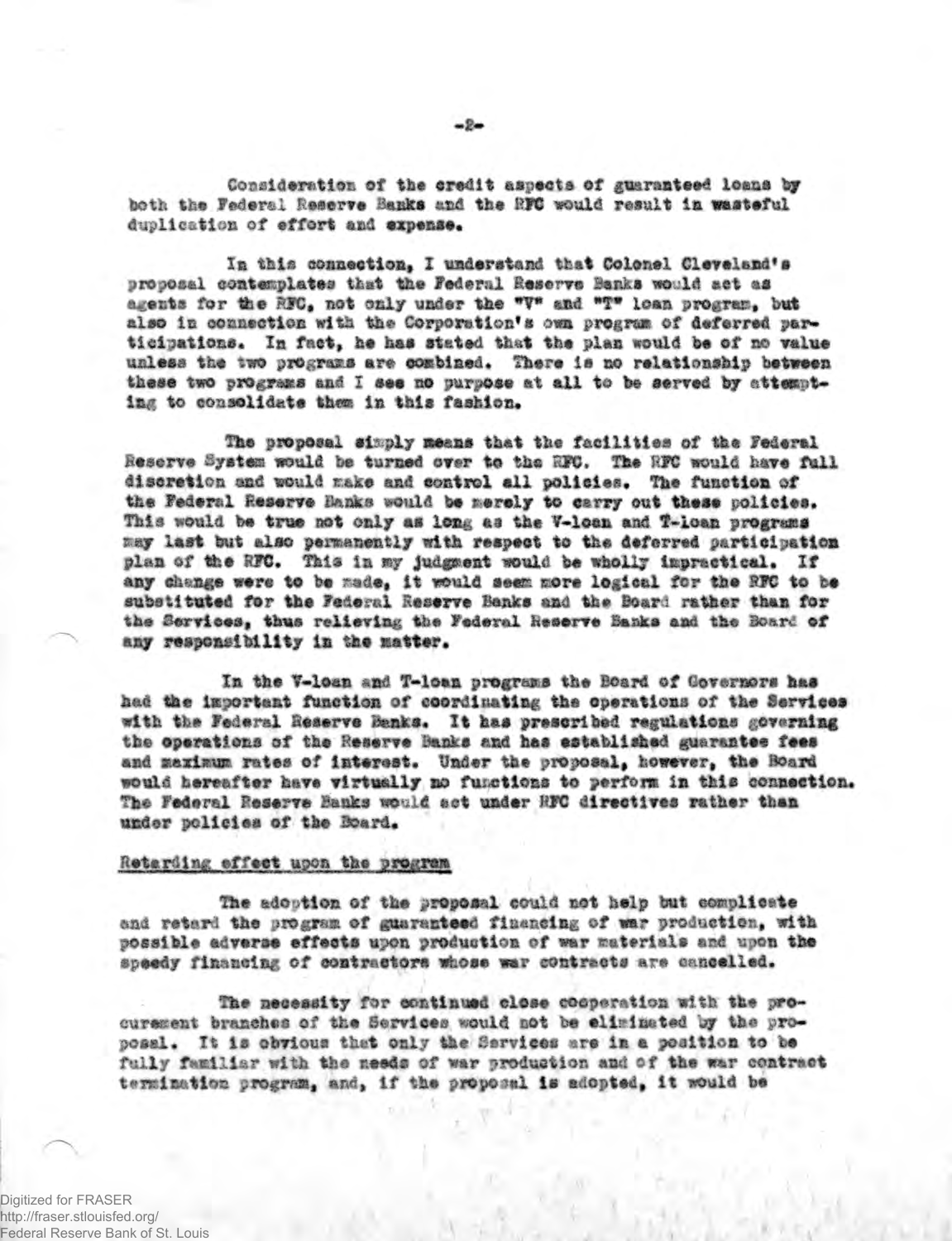necessary for the Services to be consulted by the HFC in practically all cases of guaranteed loans to finance war production and the termination of war contracts.

Recognizing this fact, the plan contemplates that liaison officers under the jurisdistion of the War Department would be retained at the various Federal Reserve Banks for the purpose of executing cortificates of necessity and eligibility in connection with guarantees of war production and termination loans. Nevertheless, I understand that the proposal contemplates that the local loan agencies of the RFC also would have to be consulted in connection with the execution of such guarantees.

Consequently, it seems to me that the effect of the proposal would merely be to introduce into the program a new organization, together with its own field agencies, and that inevitably the functioning of the progrem would be impaired and slowed down.

## Unfavorable reaction by bankers and borrowers

I have already indicated that certain bankers have expressed their opposition to the proposal. It seems to me that this opposition would be shared by bankers generally and by borrowers as well. Their dissatisfaction would result, not only from the slowing up of administrative procedures, but also from the fact that the change of guarantors would give rise to uncertainty with respect to the policies which would be followed by RFC and the manner in which hundreds of directives and interpretations of guarantes agreements made by the Services in the past would be administered in the future by a new organization.

At present, financing institutions under the "V" and "T" loan programs feel that they will share with the Services in amounts recovered by the United States under its statutory priority in the event of the bankruptcy or insolvency of a borrower. This statutory preference is not available to the RFC and would be lost if the RFC were substituted for the Services as guarantor. Consequently, the interests of financing institutions would be adversely affected in this respect.

#### Liquidation phase of program

If, when the V-loan and T-loan programs have reached the stage of liquidation, the armed Services feel that they want to get out of the financing business completely, there is no reason whatever why the winding up of the programs cannot be transferred to the Federal Reserve System. The Services would get out of the picture in this way just as completely as if the transfer were made to the RFC, and there is dertainly much more reason for making the trensfer to the Reserve System.

Digitized for FRASER http://fraser.stlouisfed.org/ Federal Reserve Bank of St. Louis